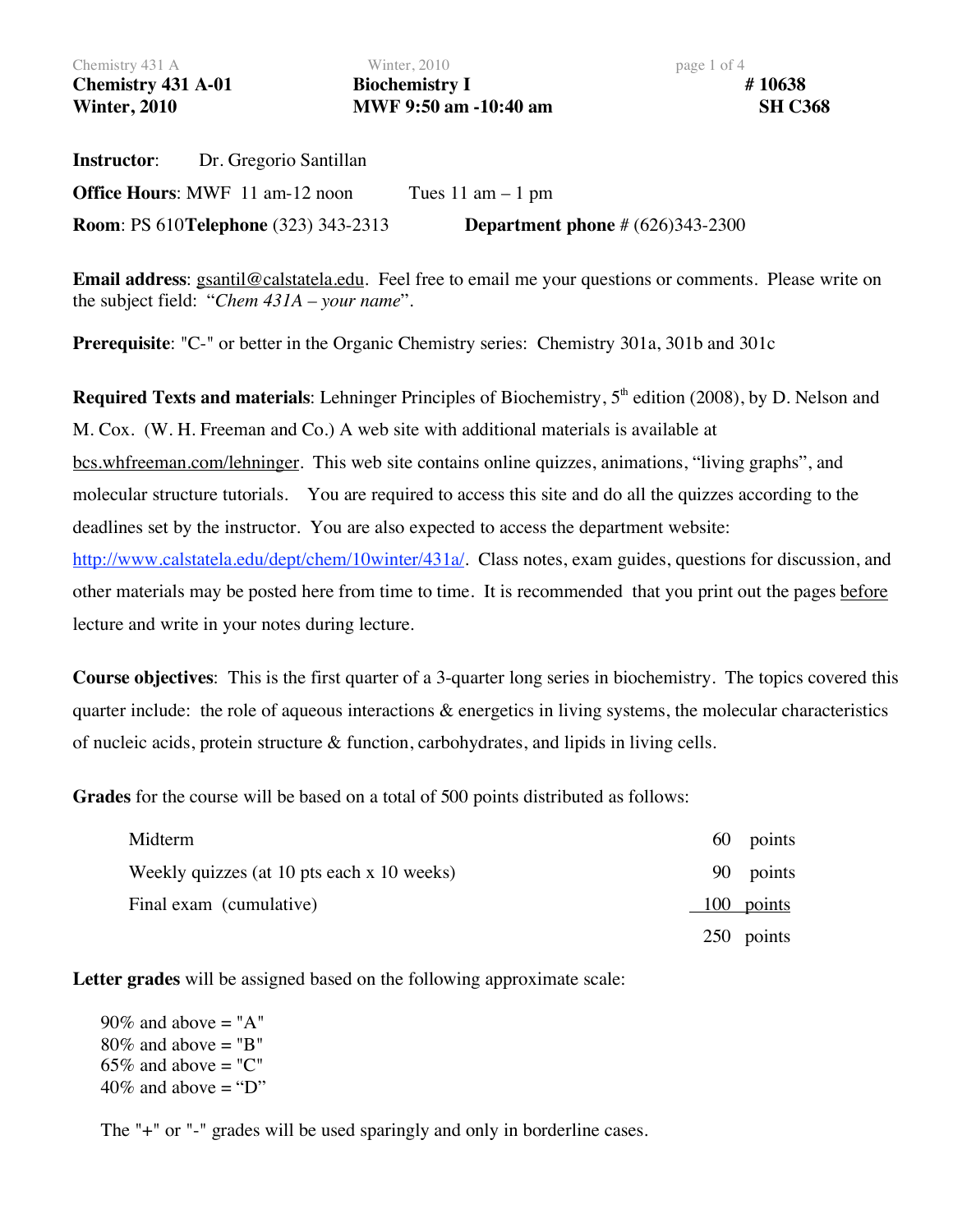**Policy on Exams:** No make up quizzes are given. Absences are to be avoided at all costs. Emergencies must be documented and verifiable before they are considered to be valid excuses. Being unprepared for an exam is not considered an emergency. Anticipated problems should be discussed with the instructor before the exam not after. If you have a documented, excused absence in any one midterm exam, or quiz, that test will not be included in your total when calculating your average. If you are absent without a valid excuse, the score for that test will be a zero and will lower your grade by up two letter grades.

**Weekly Quizzes**: 10-point quizzes (10 minute) are usually given every two days of lecture meetings. Although short, these quizzes are worth 36% of your total grade. Actual dates for the quizzes are: Jan. 8(Fri), 13(Wed), 22(Fri), 27(Wed); Feb. 3(Wed), 12(Fri), 17(Wed), 26; Mar 3(Wed), 10 (Wed). Students are required to turn in a blue book by Friday, Jan. 8 or else obtain a –1 point deduction. This blue book will be used to take the subsequent quizzes. Normally the material for the quiz will include material discussed after the last quiz including the topic scheduled for the day of the quiz. All students are expected to solve all the sample problems and to be ahead of the lecture as far as your readings are concerned. Students will be required to remember the structures of all the amino acids (and their names and both 3-letter and 1-letter abbreviations) as well as the salient features of the structures of the naturally occurring mono- and dissacharides. Students are also expected to know the overall structure of fatty acids, phosphoglycerides, sphingomyosin, nucleotides and nucleic acids.

**Textbook coverage**: This quarter's reading assignment will include topics in chapters 1 –11 (but not including chapters  $6 \& 9$ ) of the required textbook. You are expected to read these chapters ahead of the lecture. In addition, it is assumed that you will go over the problems in the back of the chapter with special emphasis on the assigned Sample Problems (see next page .

**Other Policies**: The university policy on accommodations for protected disabilities will be followed. University policies dealing with drops, incompletes as well as the penalties for cheating in exams will be adhered to.

Study skills. If you would like some suggestions on how to improve your study skills, try one of these web sites;

> http://gwired.gwu.edu/counsel/asc/ http://www.ucc.vt.edu/stdysk/stdyhlp.html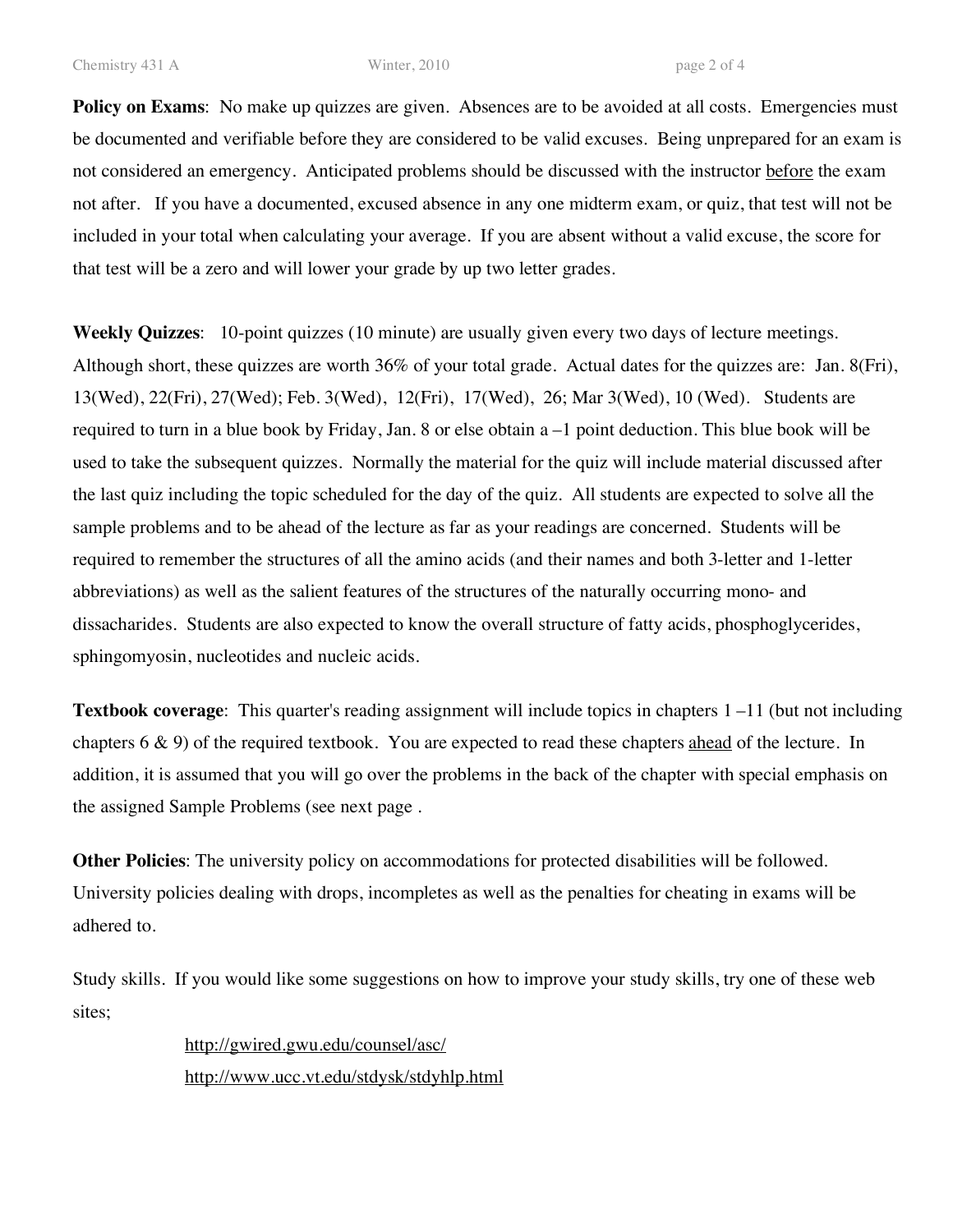| Schedule: The tentative schedule for the lectures for this quarter is given below: |  |
|------------------------------------------------------------------------------------|--|
|------------------------------------------------------------------------------------|--|

| Week           | <b>Main topic</b>                             | <b>Chapter</b> | Although not graded, students are urged   |
|----------------|-----------------------------------------------|----------------|-------------------------------------------|
|                |                                               |                | to do the online quizzes for all chapters |
| $\mathbf{1}$   | Intro to Biochemistry/water/weak interactions | 1 & 2          | assigned for that week.                   |
| $\overline{2}$ | pH, buffers, bioenergetics,                   | 2 & 83         | Questions from the online quiz may be     |
| $3*$           | Amino acids/proteins-                         | 3              | included in that week's quiz.             |
| $\overline{4}$ | Structure of proteins                         | $\overline{4}$ |                                           |
| 5              | Protein function                              | 5              |                                           |
| 6              | Midterm Exam, Carbohydrates                   | 7              |                                           |
| $\overline{7}$ | Carbohydrates, Nucleotides                    | 7 & 8          |                                           |
| 8              | Nucleic Acids                                 | 8              |                                           |
| 9              | Lipids & Membrane dynamics                    | 8, 10 11       |                                           |
| 10             | Membrane function                             | 11             |                                           |
| 11             | Final Exam (cumulative,)                      |                |                                           |